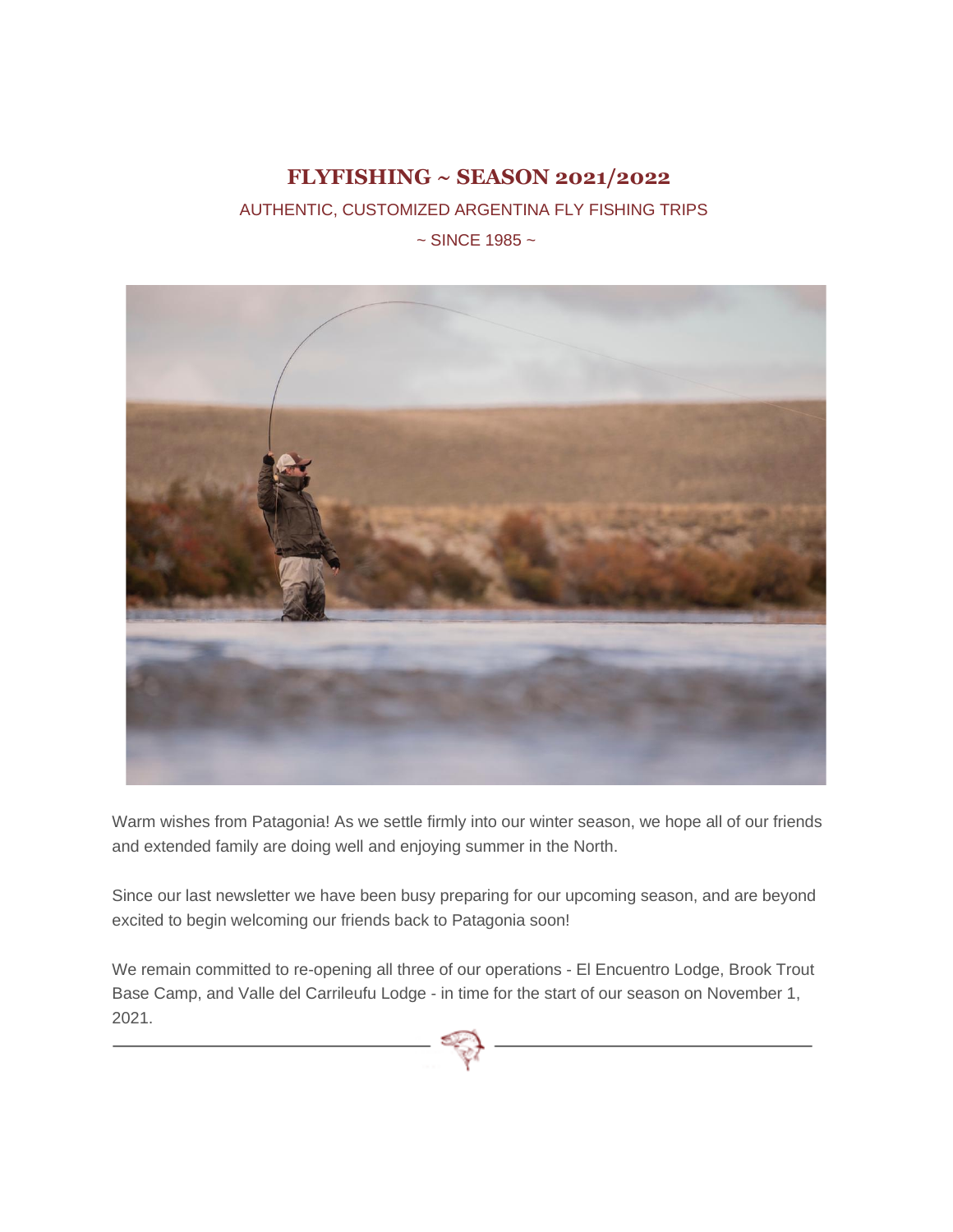

In our last newsletter we announced an exciting new addition to the El Encuentro program, Valle del Carrileufu Lodge. We are delighted to be able to share the exciting Spring fishing with you here in November and December.

Availability is quite limited at all of our operations for the 2021/2022 season, but we do have some openings during the prime Spring season at Valle del Carrileufu Lodge.

## Option 1 - Extended Trip combining our three locations

## **Brook Trout Base Camp (3 nights), El Encuentro Lodge (4 nights) & Valle del Carrileufu (3 nights)**

Trip Dates: From Saturday November 13th to Tuesday 23rd November, 2021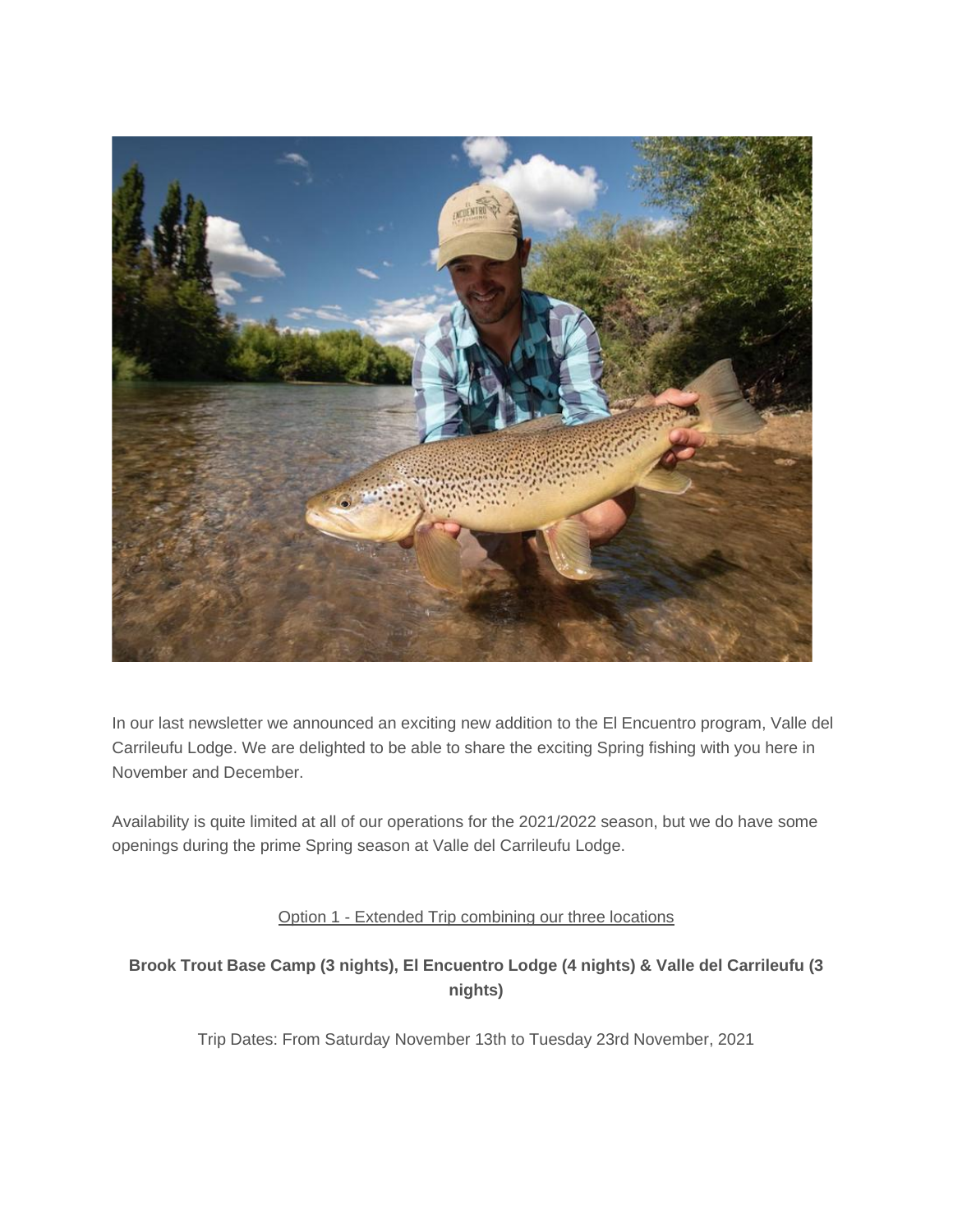Option 2 - Fly Fishing program combining Valle del Carrileufu and El Encuentro Lodge

#### **Valle del Carrileufu (3 nights) & El Encuentro Lodge (4 nights)**

Trip dates: From Saturday 18th December to Saturday 25th December 2021

Option 3 - Fly fishing program combining Valle del Carrileufu and Brook Trout Base Camp

## **Valle del Carrileufu Lodge (4 nights) & Brook Trout Base Camp (3 nights)**

Trip dates: From Tuesday, 14th December to Tuesday, 21st December

Contact us to start planning your next fly fishing experience with us.

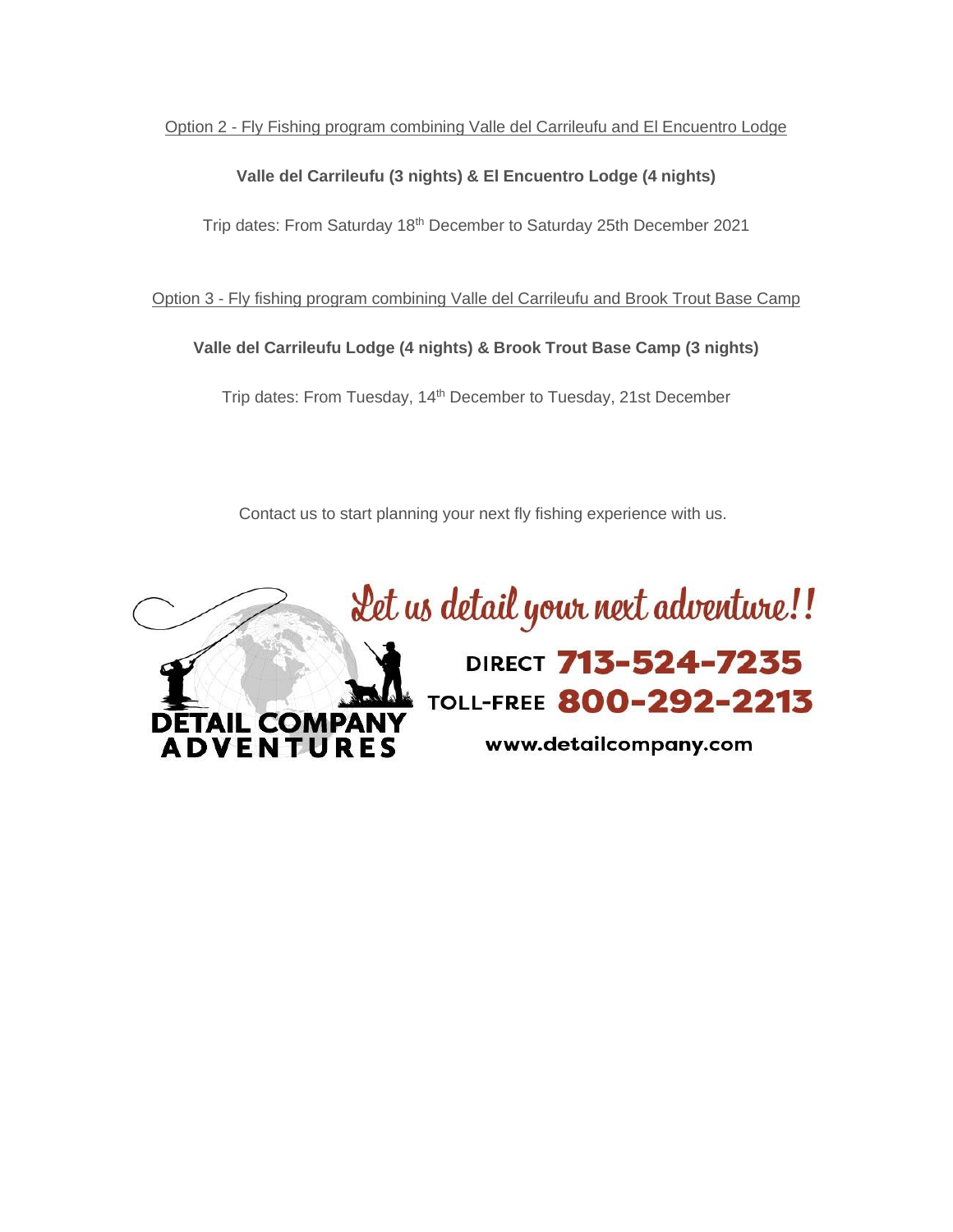

# SPRING FISHING AT VALLE DEL CARRILEUFU LODGE

As stated in our last newsletter, our new partner lodge is ideally located close to the Rivadavia, Arrayanes, Carrileufu, and Chubut Rios, as well as numerous spring creeks and lagoons. These fabulous fisheries are in a beautiful setting, with wide open views to the dramatic peaks of the Andes, dominated by the lovely Cerro Tres Picos.



The months of November and December are an especially exciting time to be fishing in this area. The rivers are running flush with Spring snowmelt which provides high water levels, creating great conditions for feeding trout. Fish are all over the place. As summer evolves, water level drops causing relocation of trout moving to specific parts of the river or to the lakes.

There is significant fish migration in and out of these **F** fisheries throughout the year, but the Spring season

finds this area's rivers full of fish. Rainbow trout move out of the lakes into the rivers and finish their spawning season in October. Brown Trout, Brook Trout, and Landlocked Atlantic Salmon move in as well to follow the rainbows and take advantage of the abundance of bug life in the Spring.